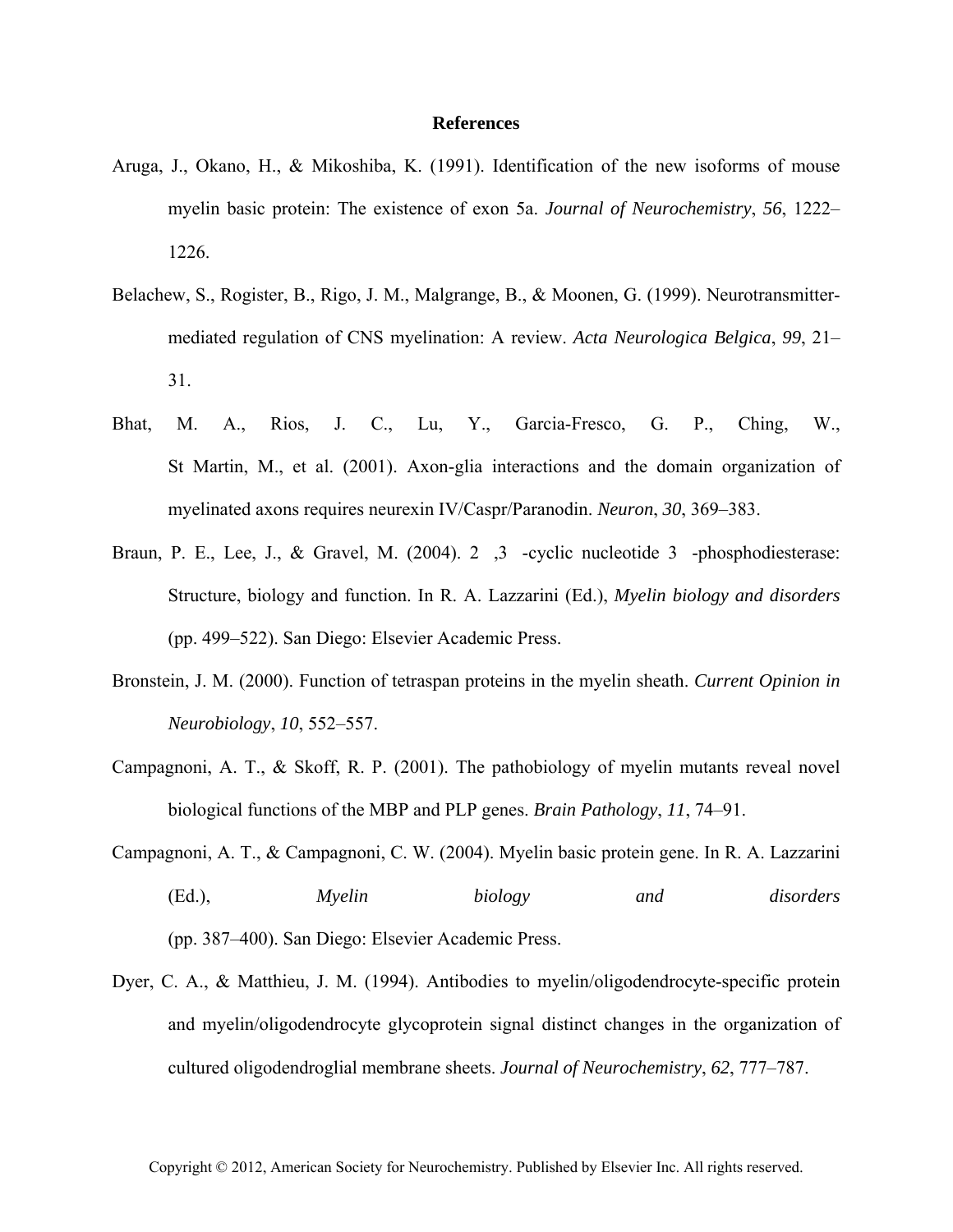- Dzhashiashvili, Y., Zhang, Y., Galinska, J., Lam, I., Grumet, M., & Salzer, J. L. (2007). Nodes of Ranvier and axon initial segments are ankyrin G-dependent domains that assemble by distinct mechanisms. *Journal of Cell Biology*, *177*, 857–870.
- Eichberg, J., & Iyer, S. (1996). Minireview: Phosphorylation of myelin proteins: Recent advances. *Neurochemical Research*, *21*, 527–535.
- Erne, B., Sansano, S., Frank, M., & Schaeren-Wiemers, N. (2002). Rafts in adult peripheral nerve myelin contain major structural myelin proteins and myelin and lymphocyte protein (MAL) and CD59 as specific markers. *Journal of Neurochemistry*, *82*, 550–562.
- Eshed, Y., Feinberg, K., Carey, D. J., & Peles, E. (2007). Secreted gliomedin is a perinodal matrix component of peripheral nerves. *Journal of Cell Biology*, *177*, 551–562.
- Eshed, Y., Feinberg, K., Poliak, S., Sabanay, H., Sarig-Nadir, O., Spiegel, I., et al. (2005). Gliomedin mediates Schwann cell-axon interaction and the molecular assembly of the nodes of Ranvier. *Neuron*, *47*, 215–229.
- Filbin, M. T. (2003). Myelin-associated inhibitors of axonal regeneration in the adult mammalian CNS. *Nature Reviews Neuroscience*, *4*, 703–713.
- Frank, M. (2000). MAL, a proteolipid in glycosphingolipid enriched domains: Functional implications in myelin and beyond. *Progess in Neurobiology*, *60*, 531–544.
- Georgiou, J., Tropak, M. P., & Roder, J. C. (2004). Myelin-associated glycoprotein gene. In R. A. Lazzarini (Ed.), *Myelin Biology and Disorders* (pp. 421–467). San Diego: Elsevier Academic Press.
- Gow, A. (2004). The claudin 11 gene. In R. A. Lazzarini (Ed.), *Myelin biology and disorders* (pp. 565–568). San Diego: Elsevier Acacemic Press.

Greer, J. M., & Lees, M. B. (2002). Myelin proteolipid protein–the first 50 years. *International*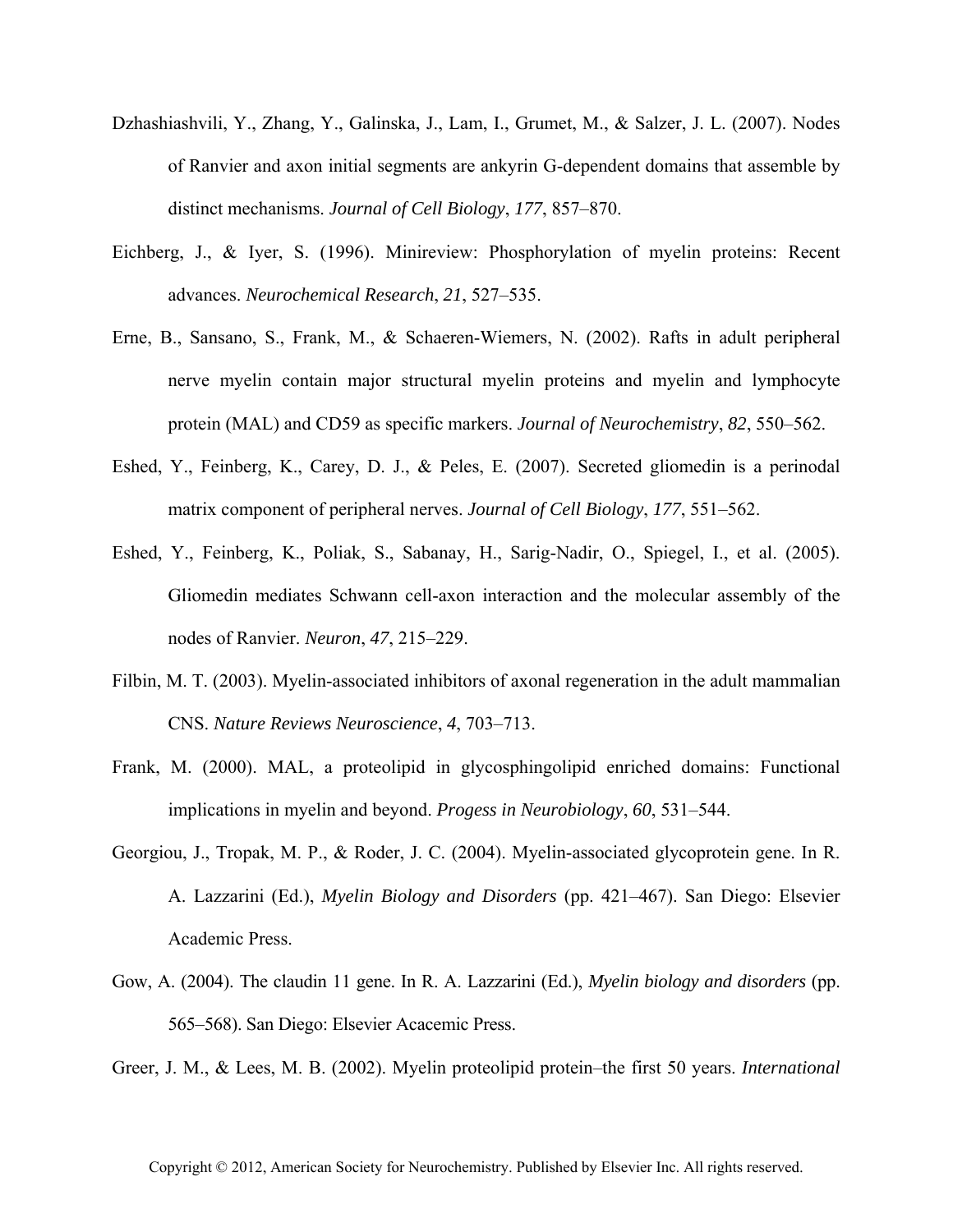*Journal of Biochemistry & Cell Biology*, *34*, 211–215.

- Gudz, T. I., Schneider, T. E., Haas, T. A., & Macklin, W. B. (2002). Myelin proteolipid protein forms a complex with integrins and may participate in integrin receptor signaling in oligodendrocytes. *Journal of Neuroscience*, *22*, 7398–7407.
- Hedstrom, K. L., Xu, X., Ogawa, Y., Frischknecht, R., Seidenbecher, C. I., Shrager, P., et al. (2007). Neurofascin assembles a specialized extracellular matrix at the axon initial segment. *Journal of Cell Biology*, *178*, 875–886.
- Hirano, A., & Dembitzer, H. M. (1967). A structural analysis of the myelin sheath in the central nervous system. *Journal of Cell Biology*, *34*, 555–567.
- Hudson, L. D. (2004). Proteolipid protein gene. In R. A. Lazzarini (Ed.), *Myelin biology and disorders* (pp. 401–420). San Diego: Elsevier Academic Press.
- Ishibashi, T., Ding, L., Ikenaka, K., Inoue, Y., Miyado, K., Mekada, E., et al. (2004). Tetraspanin protein CD9 is a novel paranodal component regulating paranodal junctional formation. *Journal of Neuroscience*, *24*, 96–102.
- Ishii, A., Dutta, R., Wark, G. M., Hwang, S. I., Han, D. K., Trapp, B. D., et al. (2009). Human myelin proteome and comparative analysis with mouse myelin. *Proceedings of the National Academy of Sciences United States of America*, *106*, 14605–14610.
- Kim, T., Fiedler, K., Madison, D. L., Krueger, W. H., & Pfeiffer, S. E. (1995). Cloning and characterization of MVP17: A developmentally regulated myelin protein in oligodendrocytes. *Journal of Neuroscience Research*, *42*, 413–422.
- Kirschner, D. A., & Blaurock, A. E. (1992). Organization, phylogenetic variations and dynamic transitions of myelin. In R. E. Martenson (Ed.), *Myelin: Biology and chemistry* (pp. 3– 78). Boca Raton, FL: CRC Press.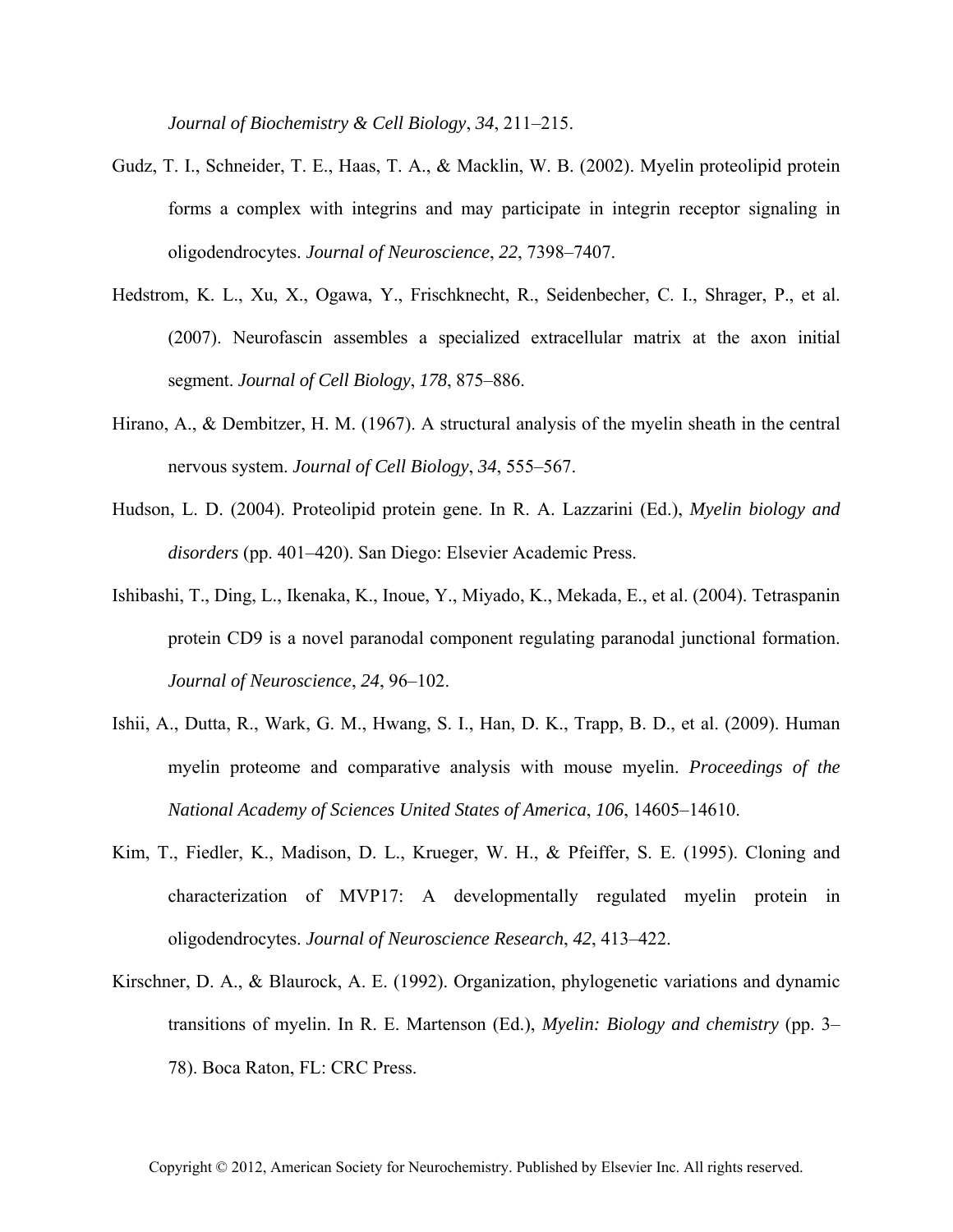Kirschner, D. A., Wrabetz, L., & Feltri, M. L. (2004). The P0 Gene. In R. A. Lazzarini (Ed.), *Myelin biology and disorders* (pp. 523–545). San Diego: Elsevier Academic Press.

Lazzarini, R. A. (2004). *Myelin biology and disorders*. San Diego: Elsevier Academic Press.

- Ledeen, R. W. (1992). Enzymes and receptors of myelin. In R. E. Martenson (Ed.), *Myelin biology and chemistry* (pp. 531–570). Boca Raton, FL: CRC Press.
- Magyar, J. P., Ebensperger, C., Schaeren-Wiemers, N., & Suter, U. (1997). Myelin and lymphocyte protein (MAL/MVP17/VIP17) and plasmolipin are members of an extended gene family. *Gene*, *189*, 269–275.
- Marcus, J., & Popko, B. (2002). Galactolipids are molecular determinants of myelin development and axo-glial organization. *Biochimica et Biophysica Acta*, *1573*, 406–413.
- Martenson, R., & Uyemura, K. (1992). Myelin P2, a neuritogenic member of the family of cytoplasmic lipid binding proteins. In R. Martenson (Ed.), *Myelin: Biology and chemistry* (pp. 509–530). Boca Raton: CRC Press.
- Mikol, D. D., Rongnoparut, P., Allwardt, B. A., Marton, L. S., & Stefansson, K. (1993). The oligodendrocyte-myelin glycoprotein of mouse: Primary structure and gene structure. *Genomics*, *17*, 604–610.
- Morell, P. (ed.) (1984). *Myelin*. New York: Plenum Press.
- Norton, W. T. (1977). The myelin sheath. In E. S. Goldensohn & S. H. Appel (Eds.), *Scientific approaches to clinical neurology* (pp. 259–298). Philadelphia: Lea & Febiger.
- Norton, W. T., & Poduslo, S. E. (1973). Myelination in rat brain: Method of myelin isolation. *Journal of Neurochemistry*, *21*, 749–757.
- Pham-Dinh, D., Dautigny, A., & Linington, C. (2004). Myelin Oligodendrocyte Glycoprotein Gene. In R. A. Lazzarini (Ed.), *Myelin biology and disorders* (pp. 469–497). San Diego: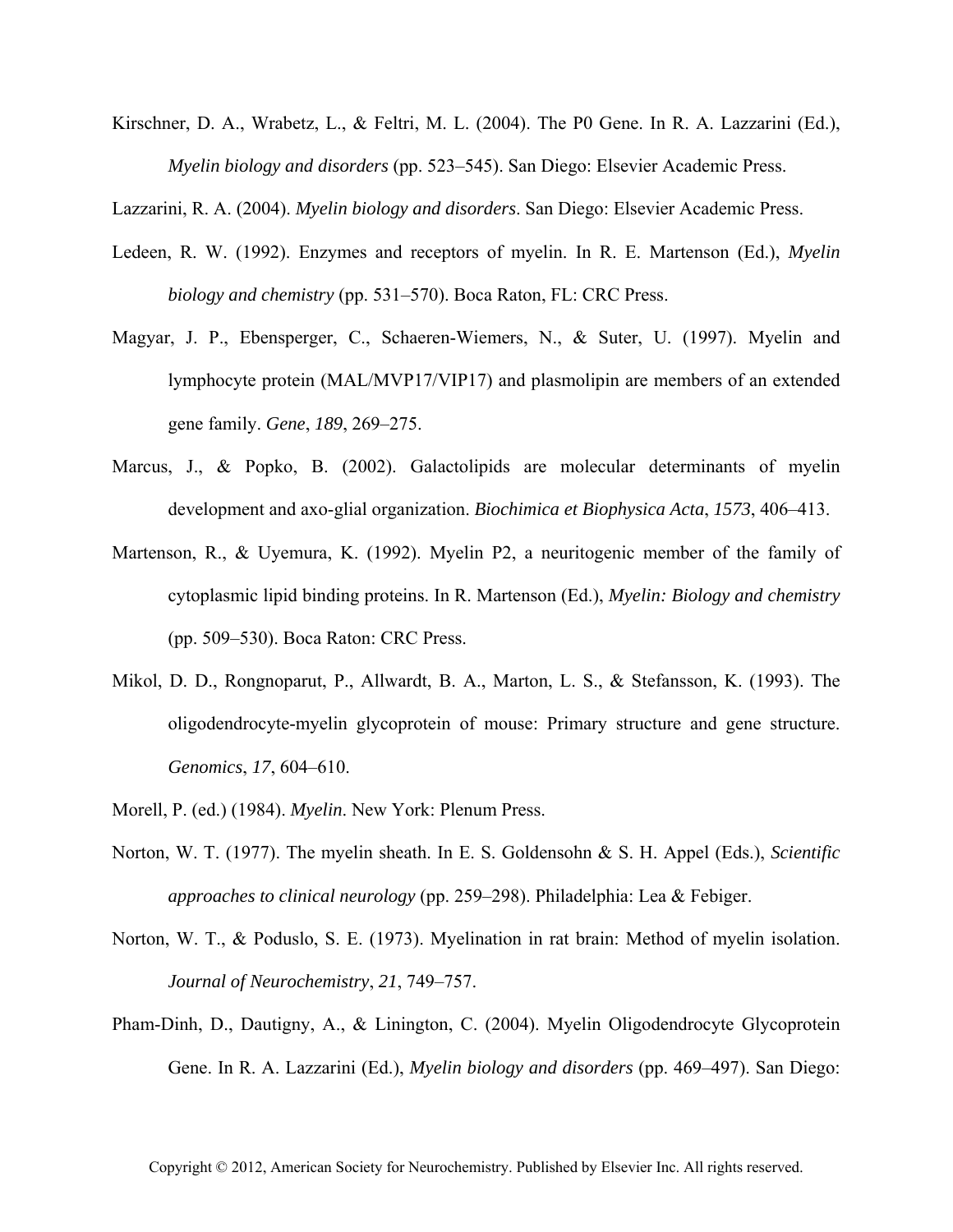Elsevier Academic Press.

- Poliak, S., Salomon, D., Elhanany, H., Sabanay, H., Kiernan, B., Pevny, L., et al. (2003). Juxtaparanodal clustering of Shaker-like K channels in myelinated axons depends on Caspr2 and TAG-1. *Journal of Cell Biology*, *162*, 1149–1160.
- Quarles, R. H. (2002). Myelin sheaths: Glycoproteins involved in their formation, maintenance and degeneration. *Cellular and Molecular Life Sciences*, *59*, 1851–1871.
- Rios, J. C., Rubin, M., St. Martin, M., Downey, R. T., Einheber, S., Rosenbluth, J., et al. (2003). Paranodal interactions regulate expression of sodium channel subtypes and provide a diffusion barrier for the node of Ranvier. *Journal of Neurosciences*, *23*, 7001–7011.
- Schafer, D. P., & Rasband, M. N. (2006). Glial regulation of the axonal membrane at nodes of Ranvier. *Current Opinion in Neurobiology*, *16*, 508–514.
- Scherer, S. S., & Arroyo, E. J. (2002). Recent progress on the molecular organization of myelinated axons. *Journal of the Peripheral Nervous System*, *7*, 1–12.
- Scherer, S. S., & Paul, D. L. (2004). The connexin 32 and connexin 29 genes. In R. A. Lazzarini (Ed.), *Myelin biology and disorders* (pp. 599–608). San Diego: Elsevier Academic Press.
- Scherer, S. S., Arroyo, E. J., & Peles, E. (2004). Functional organization of the nodes of Ranvier. In R. A. Lazzarini (Ed.), *Myelin biology and disorders* (pp. 89–116). San Diego: Elsevier Academic Press.
- Sherman, D. L., & Brophy, P. J. (2004). The periaxin gene. In R. A. Lazzarini (Ed.), *Biology and disorders of myelin* (pp. 633–642). San Diego: Elsevier Academic Press.

Stecca, B., Southwood, C. M., Gragerov, A., Kelley, K. A., Friedrich, V. L., Jr., & Gow, A.